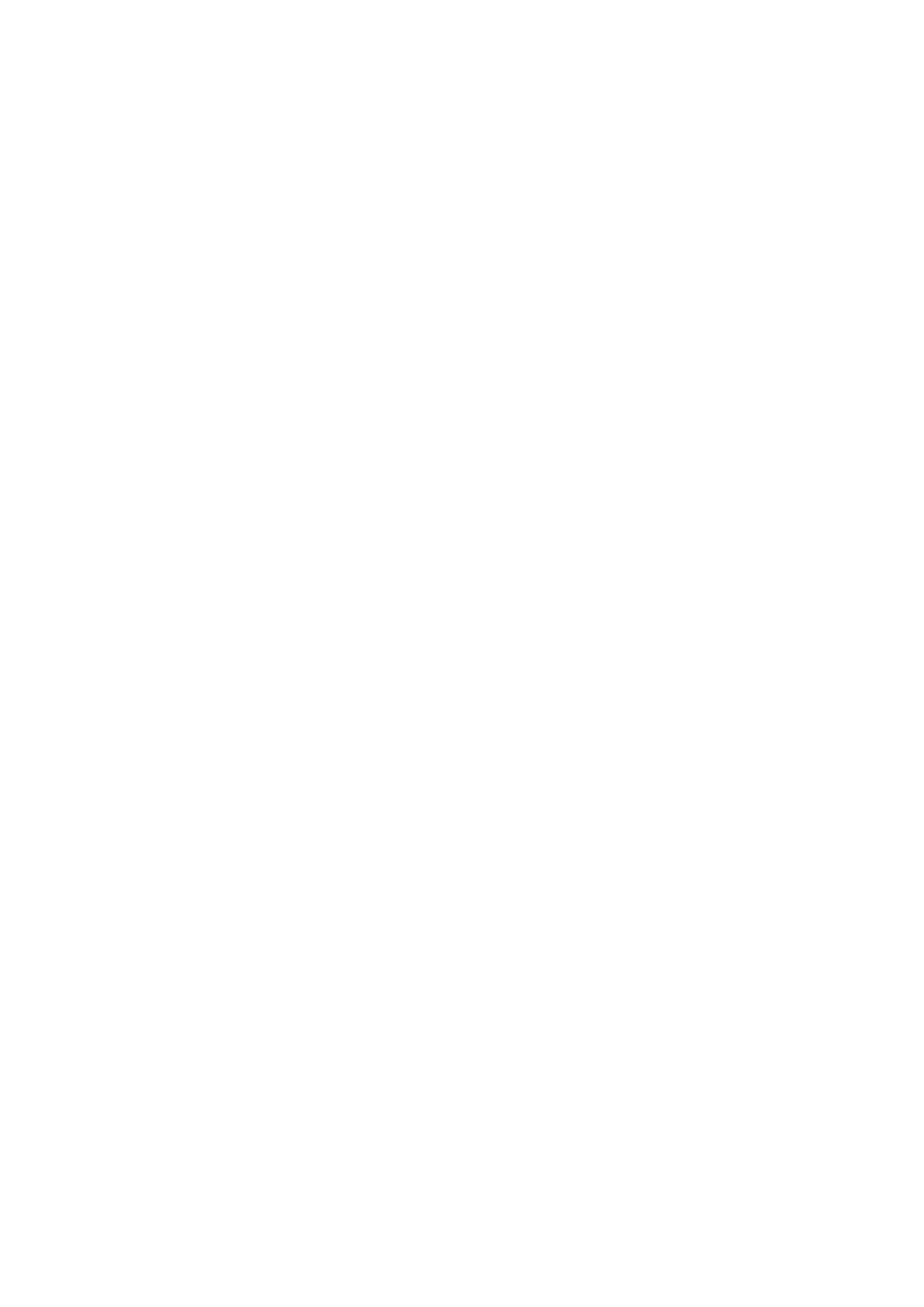| a the delivery of better and more effective public services |
|-------------------------------------------------------------|
|                                                             |
|                                                             |
|                                                             |
|                                                             |
| ١                                                           |
|                                                             |
| ງ<br>i<br>C                                                 |
| ţ<br>C                                                      |
| Ç<br>$\epsilon$                                             |

**Strategic objectives** 

Strategic objectives

| $\overline{\phantom{0}}$ |                                                                                                              |                                                                                                                                                                                                                                                                                                                                                                                                                                                                                                                                                                                                                                          |                   | Deliver a range of collaborative procurement and supplier development services which support customers at a strategic and operational level                                                                                                                                                                                                                                                                                                                                                                                                                                                                                                                                                                                                                                                                                                                                                                                                                                                                                                                                                                                                                                                                                                                                                                                                                   |
|--------------------------|--------------------------------------------------------------------------------------------------------------|------------------------------------------------------------------------------------------------------------------------------------------------------------------------------------------------------------------------------------------------------------------------------------------------------------------------------------------------------------------------------------------------------------------------------------------------------------------------------------------------------------------------------------------------------------------------------------------------------------------------------------------|-------------------|---------------------------------------------------------------------------------------------------------------------------------------------------------------------------------------------------------------------------------------------------------------------------------------------------------------------------------------------------------------------------------------------------------------------------------------------------------------------------------------------------------------------------------------------------------------------------------------------------------------------------------------------------------------------------------------------------------------------------------------------------------------------------------------------------------------------------------------------------------------------------------------------------------------------------------------------------------------------------------------------------------------------------------------------------------------------------------------------------------------------------------------------------------------------------------------------------------------------------------------------------------------------------------------------------------------------------------------------------------------|
| $\frac{1}{2}$            |                                                                                                              |                                                                                                                                                                                                                                                                                                                                                                                                                                                                                                                                                                                                                                          |                   | Deliver a range of shared services which support customers in the development of their professional, organisational and commercial capability                                                                                                                                                                                                                                                                                                                                                                                                                                                                                                                                                                                                                                                                                                                                                                                                                                                                                                                                                                                                                                                                                                                                                                                                                 |
| $\frac{3}{1}$            |                                                                                                              | Deliver a range of new shared services which support the                                                                                                                                                                                                                                                                                                                                                                                                                                                                                                                                                                                 |                   | effectiveness and efficiency of customer operations                                                                                                                                                                                                                                                                                                                                                                                                                                                                                                                                                                                                                                                                                                                                                                                                                                                                                                                                                                                                                                                                                                                                                                                                                                                                                                           |
|                          |                                                                                                              |                                                                                                                                                                                                                                                                                                                                                                                                                                                                                                                                                                                                                                          |                   |                                                                                                                                                                                                                                                                                                                                                                                                                                                                                                                                                                                                                                                                                                                                                                                                                                                                                                                                                                                                                                                                                                                                                                                                                                                                                                                                                               |
| Activity                 |                                                                                                              | <b>Year 3 Priorities</b>                                                                                                                                                                                                                                                                                                                                                                                                                                                                                                                                                                                                                 | <b>RAG</b> status | <b>Progress summary</b>                                                                                                                                                                                                                                                                                                                                                                                                                                                                                                                                                                                                                                                                                                                                                                                                                                                                                                                                                                                                                                                                                                                                                                                                                                                                                                                                       |
|                          | (a) Develop and implement a<br>contract plan aligned to<br>the strategic priorities of<br>member authorities | procurement strategies for all<br>• Monitor CCS partnership and<br>older people's care services<br>develop proposals for future<br>analysis for adult supported<br>procurement of a national<br>Develop and implement a<br>government Digital Office<br>procurement partnerships<br>· Resource and implement<br>Provide ICT procurement<br>including 11 'small value'<br>procurement strategy for<br>living and care at home<br>Support SEEMIs with the<br>contract delivery plans<br>Deliver an opportunity<br>education MI system<br>services for the local<br>· Review and update<br>key category areas<br>commissioning<br>contracts | ပ                 | living and care at home commissioning. A User Intelligence Group will be<br>local authority customers to ensure that the contract meets requirements.<br>and development is underway for the first tranche of contracts which will<br>The Crown Commercial Services (CCS) partnership for light vehicles went<br>supplier PQQs have been evaluated to select five bidders to proceed to<br>be delivered in Q3. The Commercial UIG steering group is playing a key<br>• The new team delivering 'small value' contracts is now well established,<br>live on 01 June 2017. Scotland Excel is continuing to liaise with CCS and<br>The contract notice for the SEEMis MI system was published in April, and<br>for the local government Digital Office and will take up their post in Q2.<br>A member of staff has been recruited to provide procurement support<br>Staff have been recruited to analyse opportunities for adult supported<br>Review of category procurement strategies will commence in Q2 and<br>A draft strategy for older people's care services was published for<br>updates are expected to be published at the end of Q3.<br>established in Q2 to inform developments.<br>role in informing the activities of this team.<br>consultation in June 2017<br>the next stage.<br>$\bullet$<br>$\bullet$<br>$\bullet$<br>$\bullet$<br>$\bullet$ |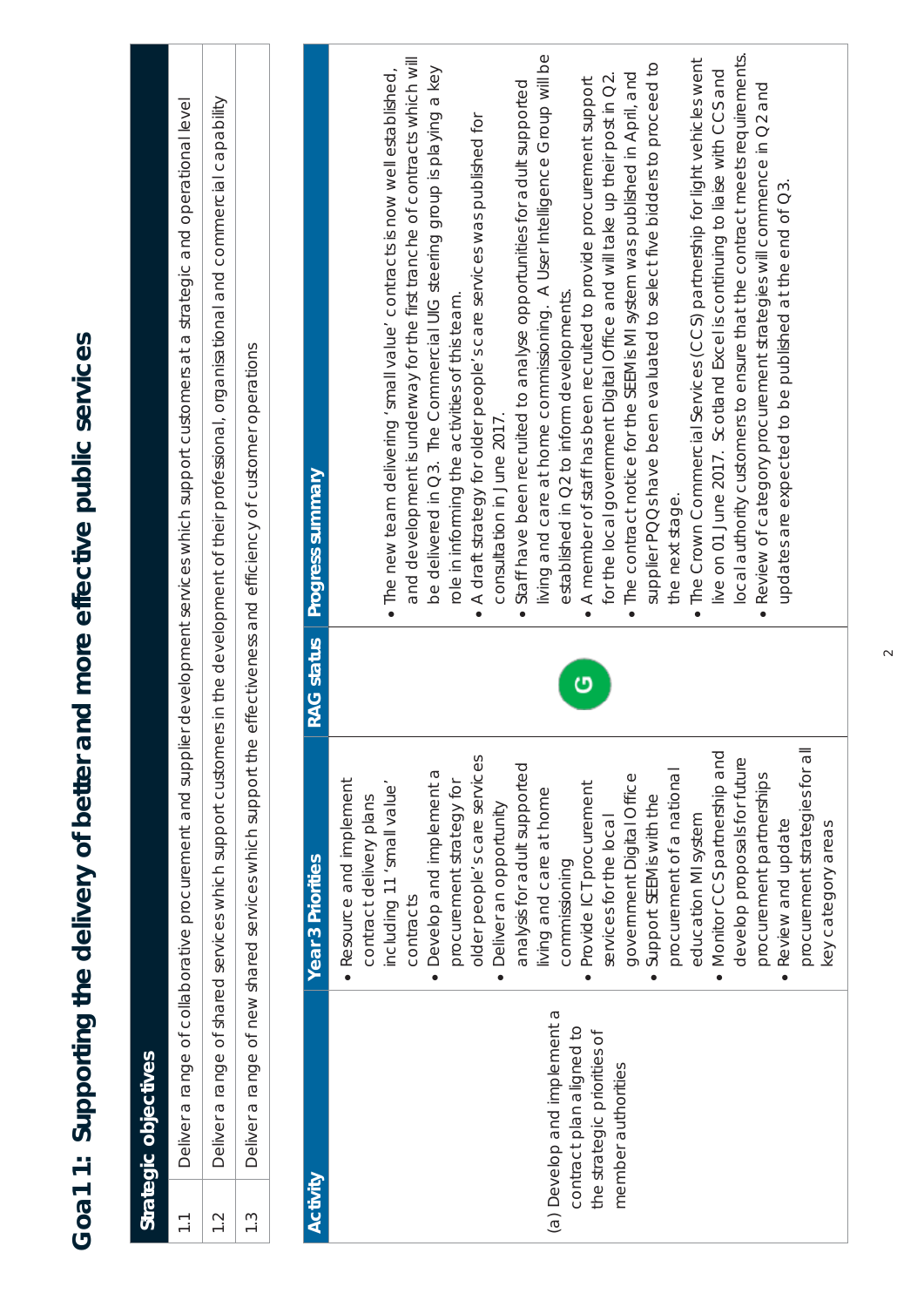| Management programme across the contract portfolio. CSM surveys for<br>A schedule has been agreed for rolling out the new Contract & Supplier<br>the first tranche of contracts and will be issued in Q2. | and a project team assembled. The awards programme is expected to<br>be launched to suppliers in September 2017, and the awards ceremony<br>developed in Q3. Benchmarks for selected suppliers will be recorded in<br>Q4 based on CSM results, and the pilot will be rolled out from April 2018.<br>. Initial plans for the Supplier Excellence Awards have been developed<br>Plans for a Key Supplier Management (KSM) Programme will be<br>has been scheduled for 20 February 2018. | authorities have now participated in an assessment, and Scotland Excel<br>Programme (PCIP assessments was completed in $Q1$ , $31$ Scottish local<br>is working with the remaining council to support their participation at a<br>Scotland Excel is continuing to hold proactive discussions with central<br>government, the PCIP project board and stakeholders on future PCIP<br>• A second phase of 15 Procurement & Commercial Improvement<br>future date.<br>plans. | . A programme is being developed which encompasses Leading Change,<br>Awards on 20-21 February 2018, and offer development sessions for both<br>developed. The conference will co-locate with the Supplier Excellence<br>Following significant engagement with the sector in Q1, 51 housing<br>opportunities. This is being informed by PCIP outcomes and wider<br>Initial plans for the Scotland Excel Annual Conference have been<br>associations have expressed an interest in participating in PCIP<br>Learning & Development, and Organisational Development<br>local authority and supplier delegates.<br>stakeholder consultation.<br>assessments. |
|-----------------------------------------------------------------------------------------------------------------------------------------------------------------------------------------------------------|---------------------------------------------------------------------------------------------------------------------------------------------------------------------------------------------------------------------------------------------------------------------------------------------------------------------------------------------------------------------------------------------------------------------------------------------------------------------------------------|--------------------------------------------------------------------------------------------------------------------------------------------------------------------------------------------------------------------------------------------------------------------------------------------------------------------------------------------------------------------------------------------------------------------------------------------------------------------------|-----------------------------------------------------------------------------------------------------------------------------------------------------------------------------------------------------------------------------------------------------------------------------------------------------------------------------------------------------------------------------------------------------------------------------------------------------------------------------------------------------------------------------------------------------------------------------------------------------------------------------------------------------------|
| $\bullet$<br>ပ                                                                                                                                                                                            | $\bullet$<br>ပ                                                                                                                                                                                                                                                                                                                                                                                                                                                                        | $\bullet$<br>ပ                                                                                                                                                                                                                                                                                                                                                                                                                                                           | $\bullet$<br>$\bullet$<br>ပ                                                                                                                                                                                                                                                                                                                                                                                                                                                                                                                                                                                                                               |
| new CSM programme across<br>• Complete the roll out of the<br>the contract portfolio                                                                                                                      | extend to other key suppliers<br>Pilot a KSM programme and<br>Scotland Excel Conference<br>development into the 2018<br>Deliver the 2018 Supplier<br>Incorporate supplier<br>Excellence Awards<br>based on results<br>$\bullet$                                                                                                                                                                                                                                                       | • Complete the first cycle of<br>PCIP assessments with<br>participating councils<br>Consult on plans for a<br>second cycle of PCIP<br>assessments                                                                                                                                                                                                                                                                                                                        | improvement programme for<br>Develop and deliver a rolling<br>programme of procurement<br>Deliver Scottish Government<br>services for local authorities<br>development in Feb 2018<br>capability and change<br>Conference to support<br>funded procurement<br>housing associations<br>Deliver an Annual                                                                                                                                                                                                                                                                                                                                                   |
| (b) Develop and implement a<br>strategy and plan for the<br>delivery of contract and<br>supplier management                                                                                               | (c) Develop and implement a<br>strategy and plan for<br>improving supplier<br>performance                                                                                                                                                                                                                                                                                                                                                                                             | new national procurement<br>(d) Manage the rollout of a<br>capability assessment to<br>the local government<br>sector                                                                                                                                                                                                                                                                                                                                                    | (e) Develop and implement a<br>support the development<br>programme to lead and<br>commercial capability<br>of procurement and                                                                                                                                                                                                                                                                                                                                                                                                                                                                                                                            |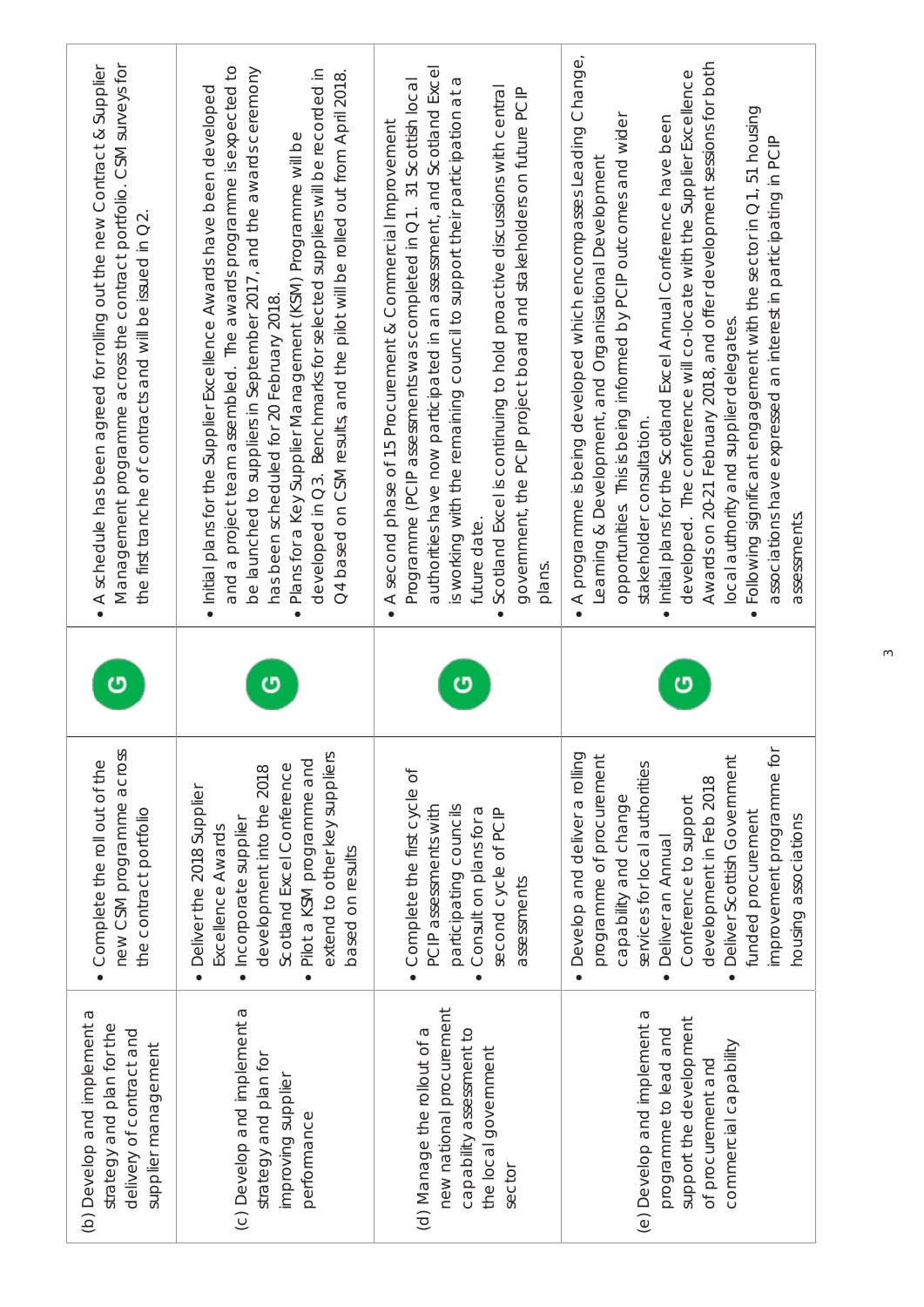| procurement academy' to<br>capability and encourage<br>(f) Develop and implement a<br>new entrants to public<br>support professional<br>procurement | a L & D programme for social<br>$\bullet$ Roll out L & D programmes in<br>Government's PPOT initiative<br>· Develop plans for delivering<br>· Develop a proposal to<br>line with the strategy<br>care commissioning<br>support the Scottish | ပ | Scotland Excel's social care team are scoping the development needs of<br>organisation was involved in the development of a new Graduate Level<br>Institute of Procurement & Supply (CIPS) on options for Scotland Excel to<br>accredited by the Chartered Management Institute (CMI) will be rolled<br>• A workshops and masterclasses programme has been developed and<br>Apprenticeship in Business Management, which includes a module for<br>out more widely in Q3. Discussions are continuing with the Chartered<br>Procurement People of Tomorrow (PPOT) initiative. During Q1, the<br>will be launched in Q2. A leadership & management programme<br>Scotland Excel continues to co-chair the Scottish Government's<br>the social care commissioning community to inform L & D plans.<br>Professional Practice Strategic Forum which encompasses the<br>deliver a work-based learning route to their qualifications.<br>procurement. |
|-----------------------------------------------------------------------------------------------------------------------------------------------------|---------------------------------------------------------------------------------------------------------------------------------------------------------------------------------------------------------------------------------------------|---|----------------------------------------------------------------------------------------------------------------------------------------------------------------------------------------------------------------------------------------------------------------------------------------------------------------------------------------------------------------------------------------------------------------------------------------------------------------------------------------------------------------------------------------------------------------------------------------------------------------------------------------------------------------------------------------------------------------------------------------------------------------------------------------------------------------------------------------------------------------------------------------------------------------------------------------------|
| requirements in a changing<br>(g) Develop and implement a<br>councils which meets their<br>shared service offering for<br>public sector landscape   | · Develop a shared services<br>strategy to inform future<br>service development<br>proposals                                                                                                                                                | ပ | during Q1 including development of a model for supporting City Deal<br>• A number of new shared services opportunities have been explored<br>procurement, and additional chargeable services for housing<br>associations.                                                                                                                                                                                                                                                                                                                                                                                                                                                                                                                                                                                                                                                                                                                    |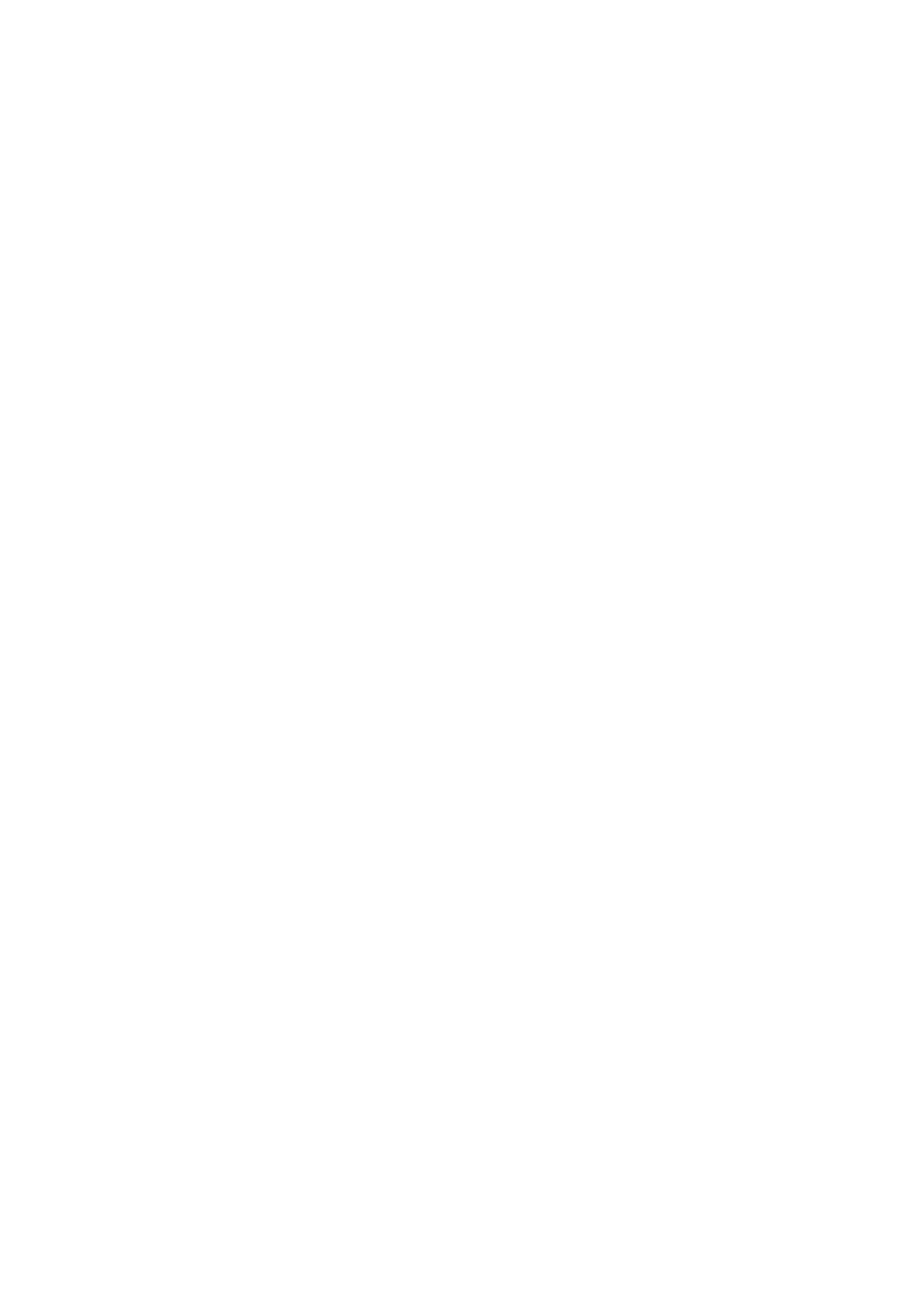|                  | Strategic objectives                                                                                                  |                                                                                                                                                                                                                                                                                                                                                                                                                             |                   |                                                                                                                                                                                                                                                                                                                                                                                                                                                                                                                                                                                                                                                                                                                                                                                                                                                                                                                                                                                                                                                                         |
|------------------|-----------------------------------------------------------------------------------------------------------------------|-----------------------------------------------------------------------------------------------------------------------------------------------------------------------------------------------------------------------------------------------------------------------------------------------------------------------------------------------------------------------------------------------------------------------------|-------------------|-------------------------------------------------------------------------------------------------------------------------------------------------------------------------------------------------------------------------------------------------------------------------------------------------------------------------------------------------------------------------------------------------------------------------------------------------------------------------------------------------------------------------------------------------------------------------------------------------------------------------------------------------------------------------------------------------------------------------------------------------------------------------------------------------------------------------------------------------------------------------------------------------------------------------------------------------------------------------------------------------------------------------------------------------------------------------|
| 2.1              |                                                                                                                       |                                                                                                                                                                                                                                                                                                                                                                                                                             |                   | Work with stakeholders to develop procurement strategies which support the delivery of national and local policy priorities                                                                                                                                                                                                                                                                                                                                                                                                                                                                                                                                                                                                                                                                                                                                                                                                                                                                                                                                             |
| 2.2              |                                                                                                                       | Deliver positive and measurable social, economic and e                                                                                                                                                                                                                                                                                                                                                                      |                   | nvironmental impact to local communities                                                                                                                                                                                                                                                                                                                                                                                                                                                                                                                                                                                                                                                                                                                                                                                                                                                                                                                                                                                                                                |
| $2.\overline{3}$ |                                                                                                                       |                                                                                                                                                                                                                                                                                                                                                                                                                             |                   | Lead and support customers in the development and implementation of best practice in sustainable procurement                                                                                                                                                                                                                                                                                                                                                                                                                                                                                                                                                                                                                                                                                                                                                                                                                                                                                                                                                            |
|                  |                                                                                                                       |                                                                                                                                                                                                                                                                                                                                                                                                                             |                   |                                                                                                                                                                                                                                                                                                                                                                                                                                                                                                                                                                                                                                                                                                                                                                                                                                                                                                                                                                                                                                                                         |
| <b>Activity</b>  |                                                                                                                       | <b>Year 3 Priorities</b>                                                                                                                                                                                                                                                                                                                                                                                                    | <b>RAG</b> status | <b>Progress summary</b>                                                                                                                                                                                                                                                                                                                                                                                                                                                                                                                                                                                                                                                                                                                                                                                                                                                                                                                                                                                                                                                 |
|                  | procurement and/or public<br>strategies for responding to<br>(a) Develop and implement<br>sector legislation          | Develop proposals to support<br>and childcare procurement<br>arising from the Community<br>plans to comply with GDPR<br>procurement opportunities<br>councils with early learning<br>Monitor risks/opportunities<br>• Develop and implement<br>Update waste category<br>Officers to identify HSCI<br>Engage with UB Chief<br>legislative landscape<br>strategy to align with<br>Empowerment Act<br>regulations<br>$\bullet$ | ပ                 | . A review of requirements for the new General Data Protection Regulation<br>An opportunity assessment for early learning and childcare procurement<br>engagement opportunities are being incorporated into Scotland Excel's<br>completed and socialised with the Improvement Service and CEOMG.<br>Empowerment Act have been limited to date, and therefore there are<br>Information Commissioner's Office (ICO) to clarify the implications for<br>engagement with Integration Joint Board (UB) Chief Officers. Further<br>Participation requests from community groups under the Community<br>A social care procurement network has been established to support<br>Further activity will depend on feedback from these stakeholders.<br>(GDPR) will take place in Q2. A meeting will be arranged with the<br>The waste category strategy will be updated in December 2017.<br>currently no major risks or opportunities arising for the sector.<br>wider communication plan which will be completed in Q2.<br>Scotland Excel.<br>$\bullet$<br>$\bullet$<br>$\bullet$ |
|                  | government policy priorities<br>support local and national<br>collaborative frameworks<br>(b) Ensure Scotland Excel's | • Continue to support national<br>Continue to support the roll<br>policy outcomes in social<br>recommendations<br>care frameworks<br>out of CRDG                                                                                                                                                                                                                                                                            | ပ                 | residential care framework. A Prior Information Notice (PIN) was published<br>Delivery Group (CRDG) and attended a meeting in April. A roadmap of<br>in May and a stakeholder consultation exercise is planned for early Q2.<br>national construction contract opportunities has been developed in<br>Scotland Excel continues to participate in the Construction Review<br>• Development activity is underway for the renewal of the children's<br>partnership with the cross-sector Collaborative Leads Group.<br>$\bullet$                                                                                                                                                                                                                                                                                                                                                                                                                                                                                                                                           |

## Goa1 2: Being sustainable in everything we do **Goa1 2: Being sustainable in everything we do**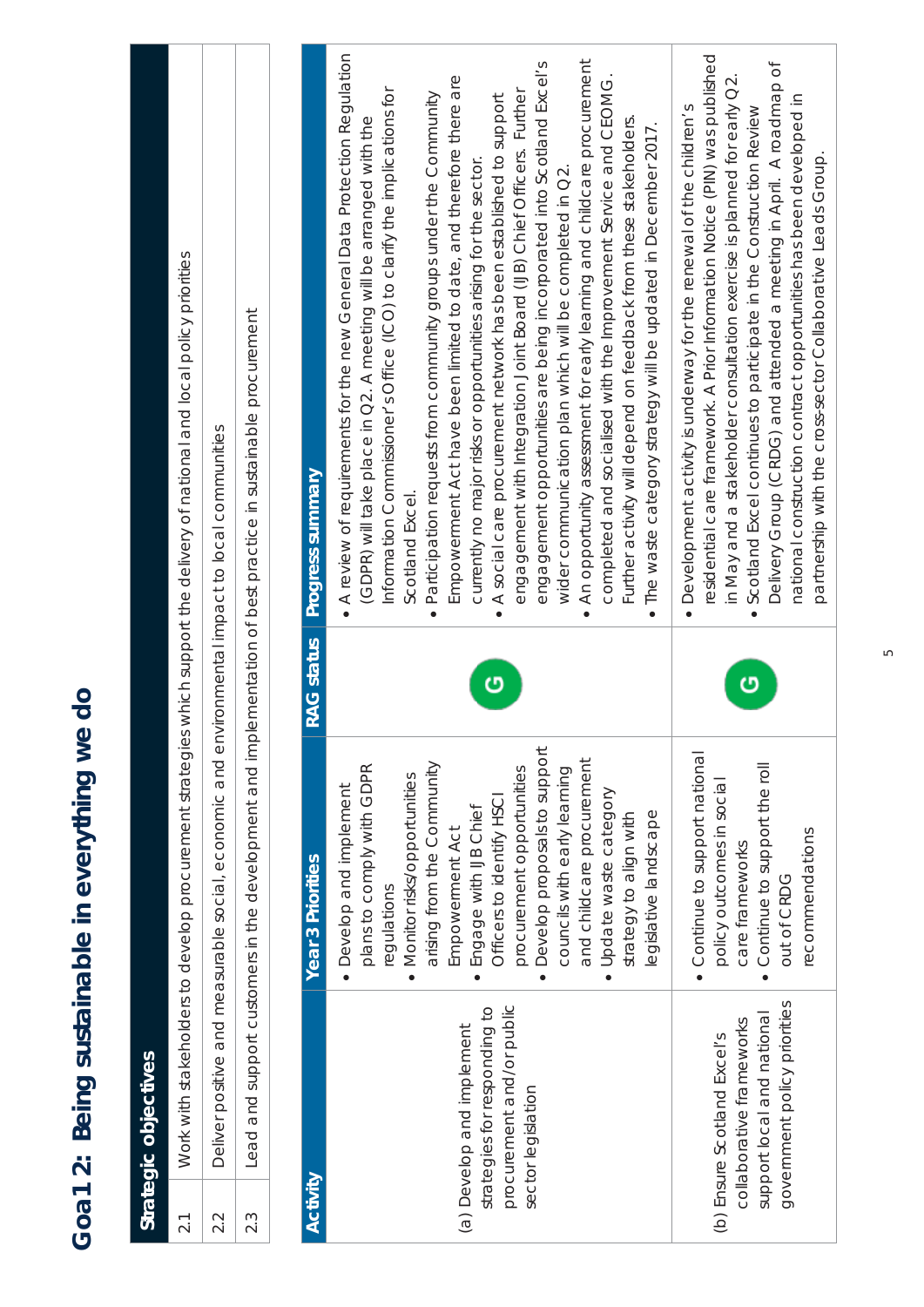| collaborative frameworks<br>(c) Ensure Scotland Excel's<br>economic outcomes<br>support positive local                      | business development event<br>measures as part of the new<br>Review options for including<br>procurement training for<br>Develop a strategy for<br>including delivery of a<br>supported businesses,<br>community benefits<br>Support SDP public<br>CSM programme<br>Scottish SMEs | ပ | Programme (SDP) national 'Meet the Buyer' event, which was postponed<br>providing ad hoc advice and support to individual supported businesses.<br>from June until September due to the general election. Opportunities to<br>CSM programme are being considered, with implementation expected<br>Options for including community benefit measures as part of the new<br>Scotland Excel continues to participate in the Supported Business<br>Advisory Group chaired by Paul Wheelhouse MSP, and has been<br>Scotland Excel has agreed to sponsor the Supplier Development<br>provide further support to SDP will be considered in Q3.<br>Planning for an event will begin in Q2.<br>by the end of Q3<br>$\bullet$ |
|-----------------------------------------------------------------------------------------------------------------------------|-----------------------------------------------------------------------------------------------------------------------------------------------------------------------------------------------------------------------------------------------------------------------------------|---|--------------------------------------------------------------------------------------------------------------------------------------------------------------------------------------------------------------------------------------------------------------------------------------------------------------------------------------------------------------------------------------------------------------------------------------------------------------------------------------------------------------------------------------------------------------------------------------------------------------------------------------------------------------------------------------------------------------------|
| support local government<br>collaborative frameworks<br>environmental duties and<br>(d) Ensure Scotland Excel's<br>policies | environmental impact within<br>• Continue work with partners<br>to align the waste category<br>the new CSM programme<br>strategy with national<br>Include measure for<br>programmes                                                                                               | ပ | Scotland Excel has been in discussion with Zero Waste Scotland (ZWS) to<br>explore how waste frameworks could be aligned to complement ZWS<br>Options for including environmental measures as part of the new CSM<br>programme will be considered in Q3.<br>aims.<br>$\bullet$                                                                                                                                                                                                                                                                                                                                                                                                                                     |
| practice in sustainable<br>dissemination of best<br>development and<br>(e) Champion the<br>procurement                      | to develop enhancements to<br>Continue to evolve Scotland<br>Scotland Excel's sustainable<br>Work with national partners<br>Excel's horizon scanning<br>the national sustainable<br>Monitor the impact of<br>procurement strategy<br>programme<br>toolkit                         | ပ | procurement strategy. Specific sustainability considerations and benefits<br>In Q3, Scotland Excel will consider the implications of the Equality Duty<br>and the potential for incorporating this within the national sustainable<br>Horizon scanning meetings are continuing to take place quarterly to<br>Scotland Excel is continuing to monitor the impact of its sustainable<br>review the external environment and identify any new risks and<br>are detailed within each contract award report.<br>opportunities.<br>toolkit.<br>$\bullet$<br>$\bullet$<br>$\bullet$                                                                                                                                       |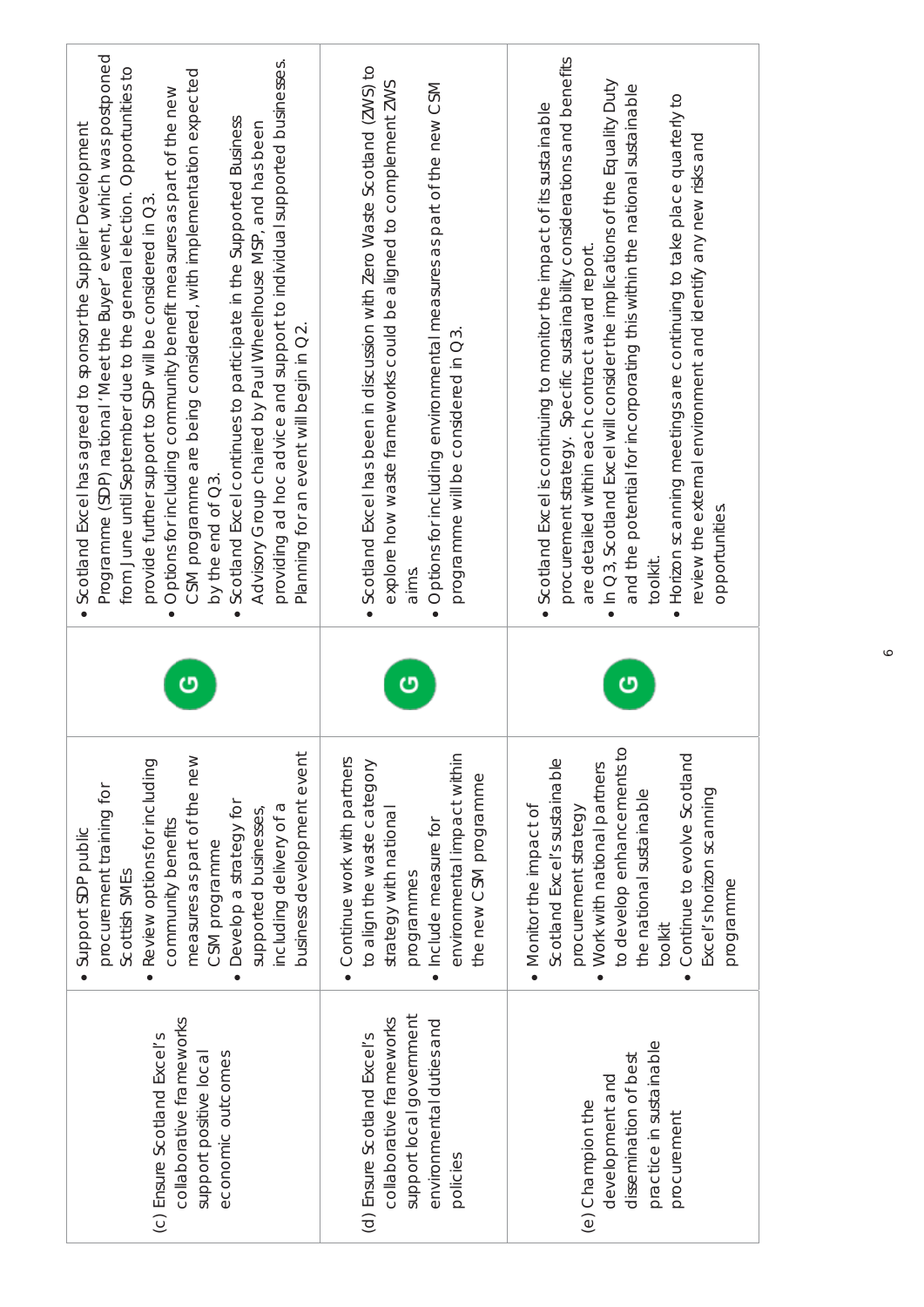|                  | Strategic objectives                                                                                                                                               |                                                                                                                                                                                                                                                                                                                                                                                                                                |                         |                                                                                                                                                                                                                                                                                                                                                                                                                                                                                                                                                                                                                                                                                                                                                                                                                                                                                                                                                                   |
|------------------|--------------------------------------------------------------------------------------------------------------------------------------------------------------------|--------------------------------------------------------------------------------------------------------------------------------------------------------------------------------------------------------------------------------------------------------------------------------------------------------------------------------------------------------------------------------------------------------------------------------|-------------------------|-------------------------------------------------------------------------------------------------------------------------------------------------------------------------------------------------------------------------------------------------------------------------------------------------------------------------------------------------------------------------------------------------------------------------------------------------------------------------------------------------------------------------------------------------------------------------------------------------------------------------------------------------------------------------------------------------------------------------------------------------------------------------------------------------------------------------------------------------------------------------------------------------------------------------------------------------------------------|
| $\overline{3}$ . |                                                                                                                                                                    | Work with customers to develop and implement bespoke                                                                                                                                                                                                                                                                                                                                                                           |                         | plans for maximising the value of our services                                                                                                                                                                                                                                                                                                                                                                                                                                                                                                                                                                                                                                                                                                                                                                                                                                                                                                                    |
| 3.2              | procurement / shared services                                                                                                                                      | Develop robust communications strategies which support                                                                                                                                                                                                                                                                                                                                                                         |                         | customer engagement and position Scotland Excel and its customers as leaders in public                                                                                                                                                                                                                                                                                                                                                                                                                                                                                                                                                                                                                                                                                                                                                                                                                                                                            |
| 3.3              |                                                                                                                                                                    | Represent the views and needs of customers in the wider                                                                                                                                                                                                                                                                                                                                                                        | stakeholder environment |                                                                                                                                                                                                                                                                                                                                                                                                                                                                                                                                                                                                                                                                                                                                                                                                                                                                                                                                                                   |
|                  |                                                                                                                                                                    |                                                                                                                                                                                                                                                                                                                                                                                                                                |                         |                                                                                                                                                                                                                                                                                                                                                                                                                                                                                                                                                                                                                                                                                                                                                                                                                                                                                                                                                                   |
| <b>Activity</b>  |                                                                                                                                                                    | <b>Year 3 Priorities</b>                                                                                                                                                                                                                                                                                                                                                                                                       | <b>RAG</b> status       | <b>Progress summary</b>                                                                                                                                                                                                                                                                                                                                                                                                                                                                                                                                                                                                                                                                                                                                                                                                                                                                                                                                           |
|                  | management services that<br>(a) Develop and implement a<br>individual needs of local<br>meet the collective and<br>portfolio of account<br>authority customers     | implement improvements to<br>• Continue to develop and<br>account management<br>services                                                                                                                                                                                                                                                                                                                                       | ပ                       | • Account managers are continuing to deliver Quarterly Business Reviews,<br>Further opportunities to improve account management services will be<br>and act as a key liaison between the organisation and customers.<br>identified as the year progresses.                                                                                                                                                                                                                                                                                                                                                                                                                                                                                                                                                                                                                                                                                                        |
|                  | (b) Develop and implement a<br>stakeholder engagement<br>strategy that support the<br>across all of our services<br>customer experience<br>delivery of first class | • Publish a report on the results<br>improvements to customer<br>• Complete the stakeholder<br>• Develop and implement a<br>forum to support ongoing<br>strategy to support online<br>· Develop a 'future digital'<br>information and services<br>· Initiate a customer care<br>engagement strategy<br>of the 2017 customer<br>delivery of customer<br>engagement plan<br>satisfaction survey<br>senior stakeholder<br>service | ඏ                       | $\bullet$ Business requirements will be gathered in Q2 to support production of the<br>close off this project. Tools developed as part of this project will be used<br>· The stakeholder engagement strategy will be completed in Q3, and will<br>the joint committee in June. Detailed plans will be developed for each<br>implementation of the stakeholder engagement strategy, and respond<br>• A high-level engagement plan for elected members was presented to<br>produced for senior stakeholders and staff during Q1. A full report on<br>findings for procurement/technical stakeholders will be published in<br>. The customer care forum will be established in Q3 to oversee the<br>. Reports on the findings of the customer satisfaction survey were<br>to develop new senior stakeholder engagement plans.<br>to the findings of the customer satisfaction survey.<br>senior stakeholder group in Q3.<br>future digital strategy.<br>October 2017 |

## Goa1 3: Placing customers at the heart of our business `**Goa1 3: Placing customers at the heart of our business**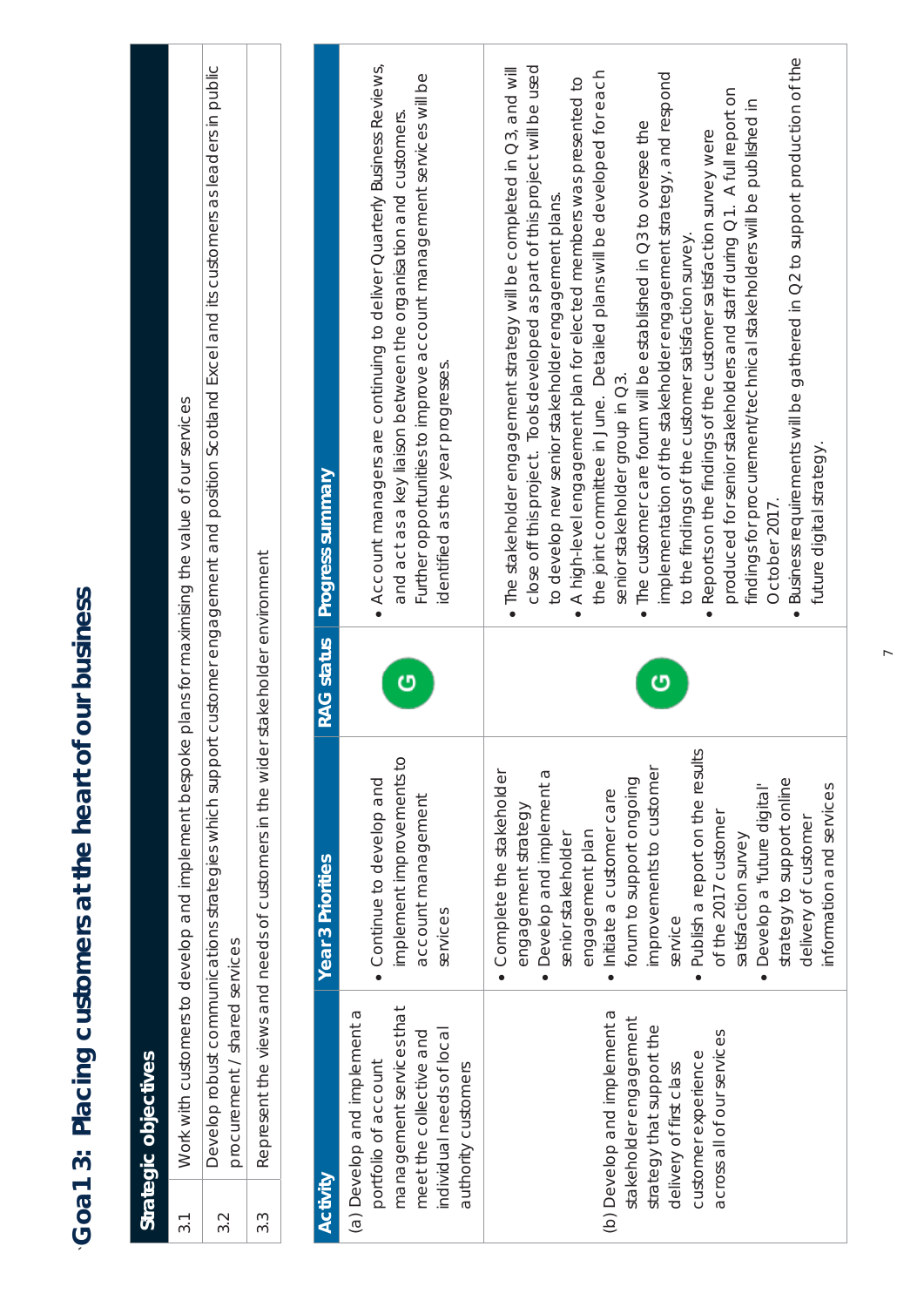| The marketing and communications team delivered a range of activities<br>A marketing and communications strategy will be completed in Q2. This<br>will explain the strategic approach used to develop the rolling schedule<br>A communications plan and calendar are in development and will be<br>in Q1 including press releases and social media, materials for new joint<br>communications, public affairs and stakeholder engagement activity<br>completed in Q2. This will bring together requirements for corporate<br>committee members, and sponsorship of the Scottish Federation of<br>of marketing activities and the communications calendar.<br>identified through workshops with senior managers.<br>Housing Associations (SFHA) Annual Conference<br>$\bullet$<br>$\bullet$<br>ပ | · Five new associate members were recruited in Q1 including four housing<br>Plans to develop an associate membership offering for the third sector<br>will be developed in Q3.<br>associations<br>ပ | procurement, construction, best practice and professional development.<br>contract development, procurement capability and social care, as well<br>Scotland Excel continues to engage with a wide range of stakeholders<br>Scotland Excel has continued to represent sector interests at meetings<br>as attendance at the Scottish Local Government Procurement Forum.<br>and partners. This activity will be formalised as part of the stakeholder<br>Scotland Excel has continued to hold and/or attend forums for sector<br>during Q1. These have included government forums for collaborative<br>stakeholders during Q1. These have included steering groups for<br>engagement strategy.<br>$\bullet$<br>ပ |  |
|-------------------------------------------------------------------------------------------------------------------------------------------------------------------------------------------------------------------------------------------------------------------------------------------------------------------------------------------------------------------------------------------------------------------------------------------------------------------------------------------------------------------------------------------------------------------------------------------------------------------------------------------------------------------------------------------------------------------------------------------------------------------------------------------------|-----------------------------------------------------------------------------------------------------------------------------------------------------------------------------------------------------|----------------------------------------------------------------------------------------------------------------------------------------------------------------------------------------------------------------------------------------------------------------------------------------------------------------------------------------------------------------------------------------------------------------------------------------------------------------------------------------------------------------------------------------------------------------------------------------------------------------------------------------------------------------------------------------------------------------|--|
| • Complete the marketing and<br>Excel's profile and reputation<br>marketing/communications<br>Develop and implement a<br>plan to enhance Scotland<br>communication strategy<br>Scotland Excel services<br>initiatives to promote<br>Continue to deliver<br>$\bullet$                                                                                                                                                                                                                                                                                                                                                                                                                                                                                                                            | associate member strategy<br>• Continue to recruit housing<br>associations in line with the<br>member offering for third<br>Develop an associate<br>sector organisations<br>$\bullet$               | sector on matters relating to<br>relevant stakeholders in the<br>Continue to represent the<br>Continue to engage with<br>• Continue to host and/or<br>attend forums to gather<br>sector views and share<br>public procurement<br>wider public sector<br>environment<br>information                                                                                                                                                                                                                                                                                                                                                                                                                             |  |
| strategy that enhances and<br>corporate communications<br>(c) Develop and implement a<br>protects Scotland Excel's<br>corporate reputation                                                                                                                                                                                                                                                                                                                                                                                                                                                                                                                                                                                                                                                      | clear business and financial<br>(d) Develop and implement a<br>and the membership base<br>benefits to Scotland Excel<br>members which delivers<br>model for associate                               | with the wider public sector<br>place to support the needs<br>has the right partnerships in<br>(e) Develop and implement a<br>programme for engaging<br>to ensure Scotland Excel<br>of its customers                                                                                                                                                                                                                                                                                                                                                                                                                                                                                                           |  |

 $\infty$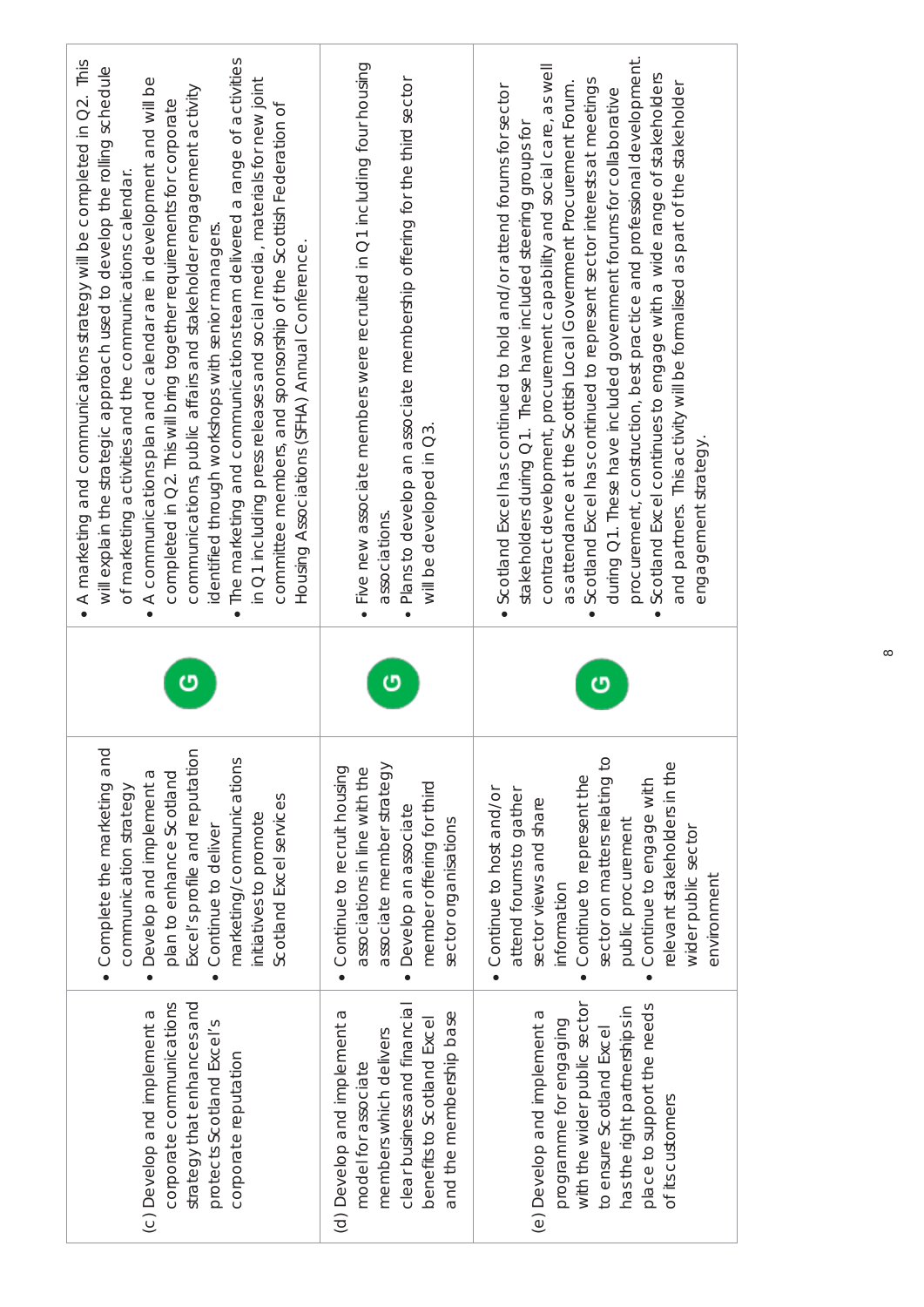| control that the national charge of charge in a set of charge in a set of charge in a set of charge in a set of charge in a set of charge in a set of charge in a set of charge in $\sim$<br>)<br>) |
|-----------------------------------------------------------------------------------------------------------------------------------------------------------------------------------------------------|
| )<br>5<br>5                                                                                                                                                                                         |
| ℩                                                                                                                                                                                                   |
|                                                                                                                                                                                                     |
|                                                                                                                                                                                                     |
|                                                                                                                                                                                                     |
|                                                                                                                                                                                                     |
| נ                                                                                                                                                                                                   |
| $\ddot{\mathbf{c}}$<br>)<br>)<br>ă<br>Í                                                                                                                                                             |
| t                                                                                                                                                                                                   |
| $\overline{AB}$<br>(                                                                                                                                                                                |

|                 | Strategic objectives                                                                                          |                                                                                                                                             |
|-----------------|---------------------------------------------------------------------------------------------------------------|---------------------------------------------------------------------------------------------------------------------------------------------|
|                 | Implement organisational development policies which support a highly skilled, motivated and engaged workforce |                                                                                                                                             |
| 4.2             |                                                                                                               | implement best practice processes and technology which support the efficient and effective delivery of services to customers                |
| 4.3             | Scotland Excel's future                                                                                       | Implement robust strategies, governance, risk management and fundling models which demonstrate a measurable return on investment and secure |
|                 |                                                                                                               |                                                                                                                                             |
| <b>Activity</b> | <b>Year 3 Priorities</b>                                                                                      | <b>RAG status</b> Progress summary                                                                                                          |

| <b>Activity</b>                                                                                                                       | <b>Year 3 Priorities</b>                                                                                                                                                                                                                                                                                  | <b>RAG</b> status | <b>Progress summary</b>                                                                                                                                                                                                                                                                                                                                                                                                                                                                                                                                                                                                     |
|---------------------------------------------------------------------------------------------------------------------------------------|-----------------------------------------------------------------------------------------------------------------------------------------------------------------------------------------------------------------------------------------------------------------------------------------------------------|-------------------|-----------------------------------------------------------------------------------------------------------------------------------------------------------------------------------------------------------------------------------------------------------------------------------------------------------------------------------------------------------------------------------------------------------------------------------------------------------------------------------------------------------------------------------------------------------------------------------------------------------------------------|
| development, performance<br>(a) Develop and implement a<br>strategy to support staff<br>recruitment, retention,<br>and engagement     | organisational development<br>• Complete the development<br>and implementation of an<br>strategy                                                                                                                                                                                                          | ပ                 | · The project to develop and implement an Organisational Development<br>developing and documenting the strategy has been agreed, and work<br>to develop plans for each of the key areas is continuing within project<br>strategy has continued to make progress during Q1. A framework for<br>workstreams.                                                                                                                                                                                                                                                                                                                  |
| continuous improvement of<br>programmes to support the<br>(b) Develop and implement<br>business performance,<br>systems and processes | management and reporting<br>implement the migration of<br>Agree and deliver 2017-18<br>renew CIPS accreditation<br>· Implement a spend data<br>the ICT infrastructure to a<br>· Undertake assessment to<br>internal transformation<br>• Continue to plan and<br>cloud environment<br>projects<br>solution | ပ                 | management requirements. A decision on commissioning this company<br>· Plans to renew CIPS corporate accreditation will be implemented from<br>All Scotland Excel staff were successfully migrated to Office 365 in Q1.<br>· Scotland Excel's business change team is managing seven internal<br>This is delivered through a cloud-based server and supports secure<br>projects to support strategic goals and continuous improvement.<br>· Discussions are continuing with Spikes Cavell on spend data<br>to develop a specification will be made in Q2.<br>access remotely from multiple devices.<br>S.<br>O<br>$\bullet$ |
| (c) Ensure that Scotland Excel<br>management and policies<br>effective governance, risk<br>delivers its plans through                 | support the future growth of<br>governance models which<br>$\bullet$ Explore options for<br>Scotland Excel                                                                                                                                                                                                | ඏ                 | organisations to understand their governance models and identify the<br>• Meetings have taken place with other public sector shared service<br>risks/benefits of different approaches.                                                                                                                                                                                                                                                                                                                                                                                                                                      |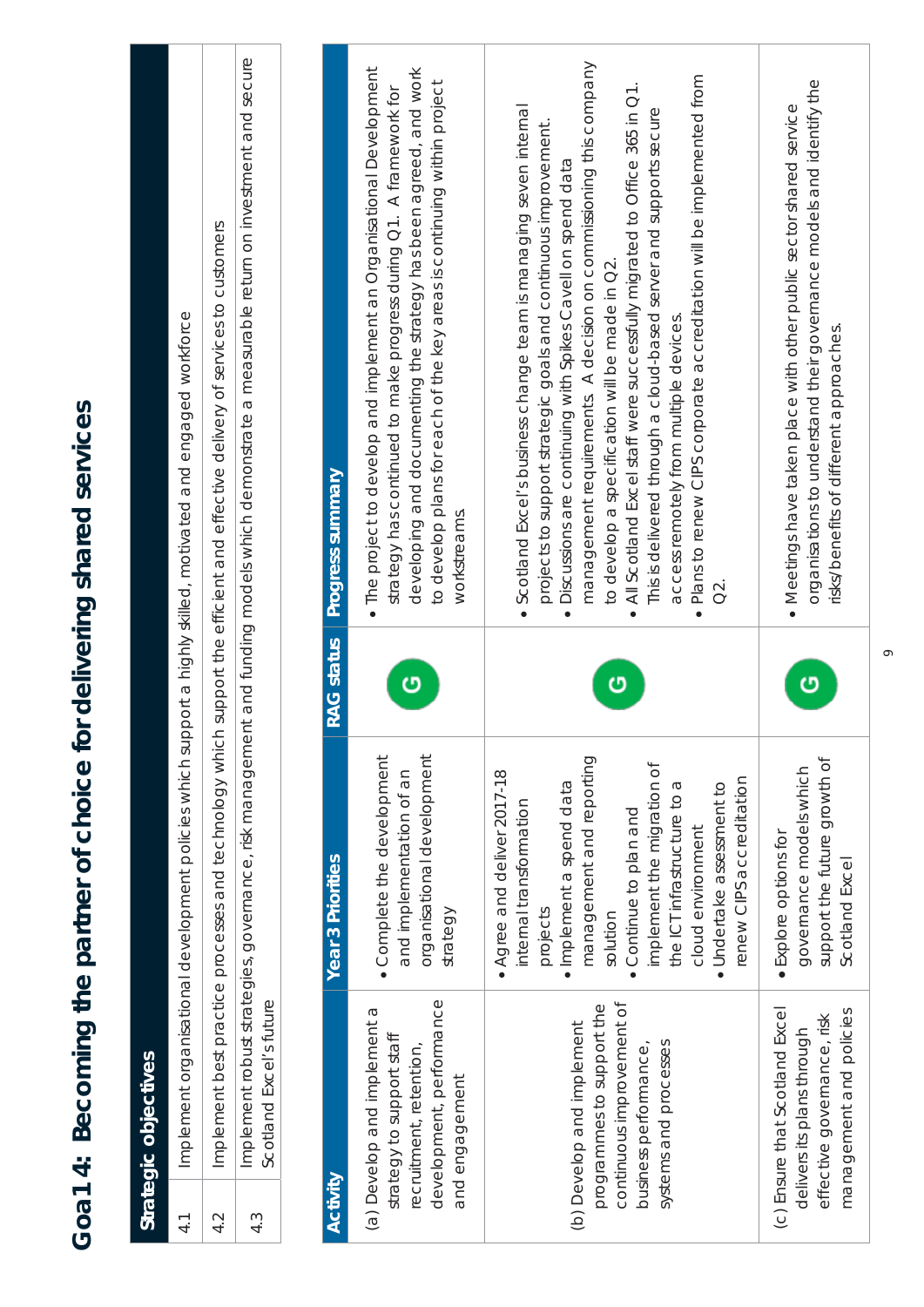| • New business intelligence (BI) and reporting tools piloted in 2016-17 will<br>be rolled out across the organisation in Q3.                                    | Scotland Excel is continuing to explore different funding models as part of<br>its governance review, particularly ways in which the organisation could<br>. A draft timeline for developing the strategy has been created and work<br>• Regional workshops to consult on the new strategy will take place in Q3<br>expand chargeable services and/or apply for funding grants.<br>as part of senior stakeholder engagement plans.<br>will commence in Q2. |
|-----------------------------------------------------------------------------------------------------------------------------------------------------------------|------------------------------------------------------------------------------------------------------------------------------------------------------------------------------------------------------------------------------------------------------------------------------------------------------------------------------------------------------------------------------------------------------------------------------------------------------------|
| Ġ                                                                                                                                                               | ග                                                                                                                                                                                                                                                                                                                                                                                                                                                          |
| delivery of data and reports<br>across the organisation to<br>• Expand the use of BI tools<br>support internal/external                                         | • Hold 4 regional consultation<br>workshops for new strategy<br>models to support the new<br>· Explore options for funding<br>· Develop a new corporate<br>strategy for 2018-22<br>development<br>strategy                                                                                                                                                                                                                                                 |
| (d) Develop and implement a<br>business intelligence within<br>Scotland Excel and across<br>analysing and distributing<br>strategy for gathering,<br>the sector | delivery model for Scotland<br>(e) Develop and implement a<br>sustainable funding and<br>clear, transparent and<br>Excel                                                                                                                                                                                                                                                                                                                                   |

| Report Key                                                                                                                  |
|-----------------------------------------------------------------------------------------------------------------------------|
| significantly behind schedule<br><b>R</b> Project or activity is currently stalled or                                       |
| A I Project or activity is progressing at a slower pace than anticipated and/or results have been weaker than expected      |
| and/or is progressing in line with expected/agreed timelines and targets<br><b>C</b> Project or activity has been completed |